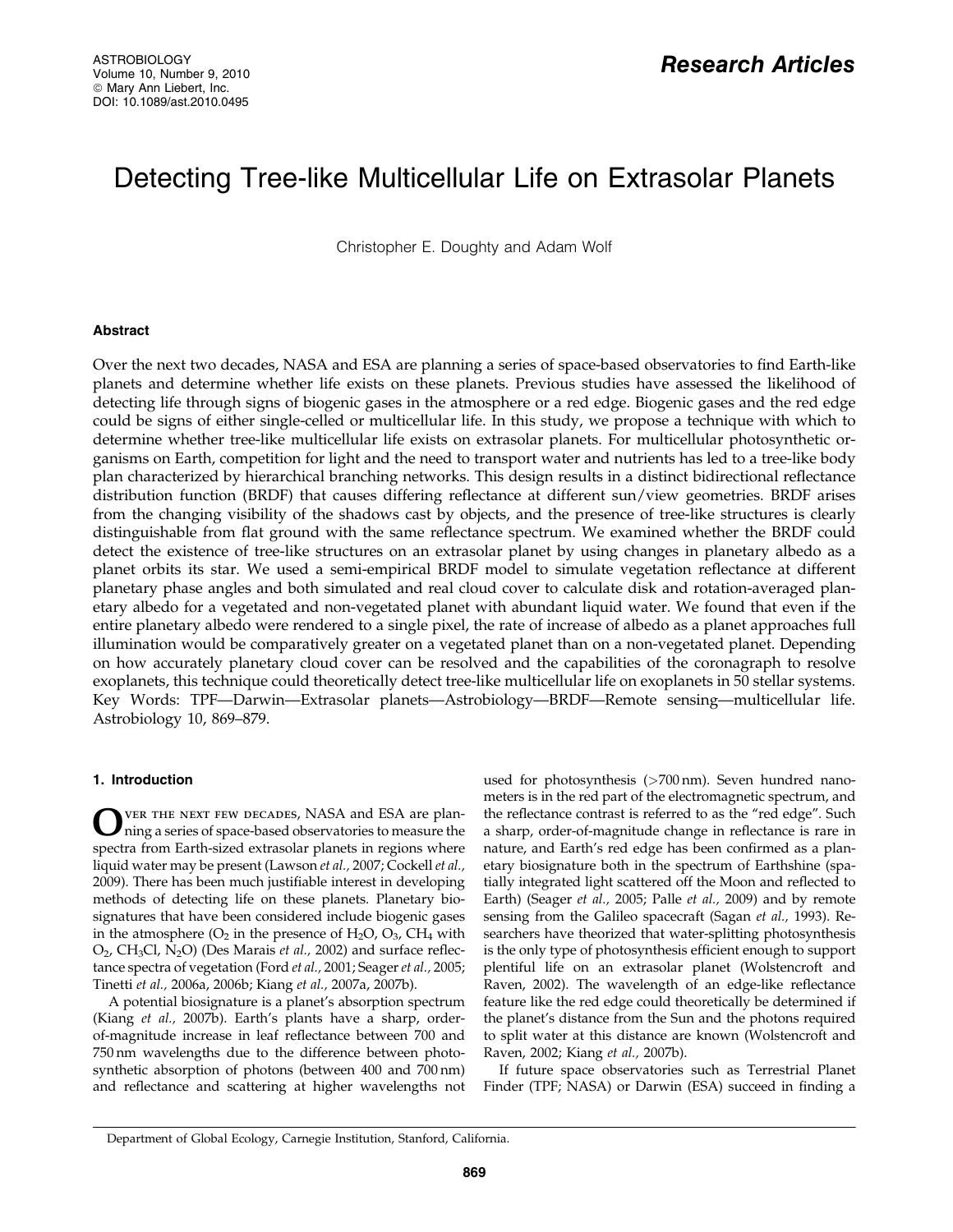planet with both biogenic gasses in the atmosphere and a red-edge characteristic of life, we would want to know whether the land-based life on this planet is similar to the green photosynthetic slime common for most of Earth's history (Beerling, 2007) or whether this life has evolved to be diverse and multicellular. For instance, on Earth, the first fossil evidence of land plants, similar to modern bryophytes, was in the Mid-Ordovician (490–430 million years ago) (Graham et al., 2000). Single-celled photosynthetic organisms evolved as early as 3 billion years ago and were present on land as early as 1.2 billion years ago (Horodyski and Knauth, 1994). High  $\delta^{13}C$  values in Precambrian rocks indicate that there was a significant cover of single-celled photosynthetic organisms on land during this period (Kenny and Knauth, 2001). Therefore, viewed from space, from 1.2 billion years ago to 490 million years ago, the Earth could have had a red-edge signal and biogenic gases in the atmosphere but no visible multicellular life. Below, we explore the question of whether multicellular life is detectable and whether vegetated planets can be distinguished from planets with less-complex life.

Multicellular life on Earth is characterized by hierarchical branching networks, a topological structure ubiquitous in biology (Brown and West, 2000). For multicellular photosynthetic organisms, this branching network is characterized by a ''tree,'' whose structural attributes and fractal topology are conserved over different phyletic groups and are independent of the environmental conditions that accompany ontogeny (West et al., 1999). Competition for light and the need to transport water and nutrients in multicellular photosynthetic organisms has led to the tree-like structure on Earth that emerges from a few general principles that are widespread in nature (West et al., 1999). As a consequence of these biomechanical and evolutionary constraints, the tree growth habit has evolved independently several times on Earth (Donoghue, 2005). We make the assumption that such biomechanical constraints combined with Darwinian evolution will likewise produce tree-like structures for photosynthetic multicellular organisms, if they exist, on extrasolar planets.

The same constraints that result in tree-like shapes of individual organisms result in predictable relationships between size, shape, and population density at the stand-level in forests (Enquist et al., 1998; West et al., 2009). These variations in the size and shapes of trees in forest stands result in strong differences in the reflectance of forest canopies as seen from different angles overhead (Li and Strahler, 1992; Bréon et al., 1997, 2002; Wolf et al., 2010).

The bidirectional reflectance distribution function (BRDF) is the change in observed reflectance with changing view angle or illumination direction (Schaepman-Strub et al., 2006). The BRDF is the ratio of the differential radiance (dL) (W  $m^{-2}$  sr<sup>-1</sup>) to the differential irradiance (dE) (W m<sup>-2</sup>),  $f_r(\Omega_L \Omega_v) = dL(\Omega_L)$  $\Omega_{\rm v}/\text{dE}(\Omega_{\rm I})$ , where  $\Omega_{\rm i}$  is illumination direction and  $\Omega_{\rm v}$  is the viewing direction. Surface albedo results if the BRDF is integrated over the entire viewing hemisphere.

Vegetation indices emerge from the differences in reflectance at the red edge. However, BRDF emerges from geometric optics, that is, the shape and arrangement of objects within a pixel that transmit or block light (Torrance and Sparrow, 1967). When viewed from space, forests appear brighter as the view angle approaches the Sun angle and brightest when the observer is in line with the Sun, a position referred to as the hot spot (Fig. 1). This occurs because at zero



FIG. 1. Canadian black spruce showing backscattering (sun behind observer) on the left and forward scattering (sun opposite observer) on the right. Note the bright region (hot spot) where all shadows are hidden on the left. The graphs show the classic drop-off of BRDF from the hot spot to the dark spot along the principle plane for needle-leaf forest. The red line shows the view zenith angle from each photo. Photograph by Don Deering.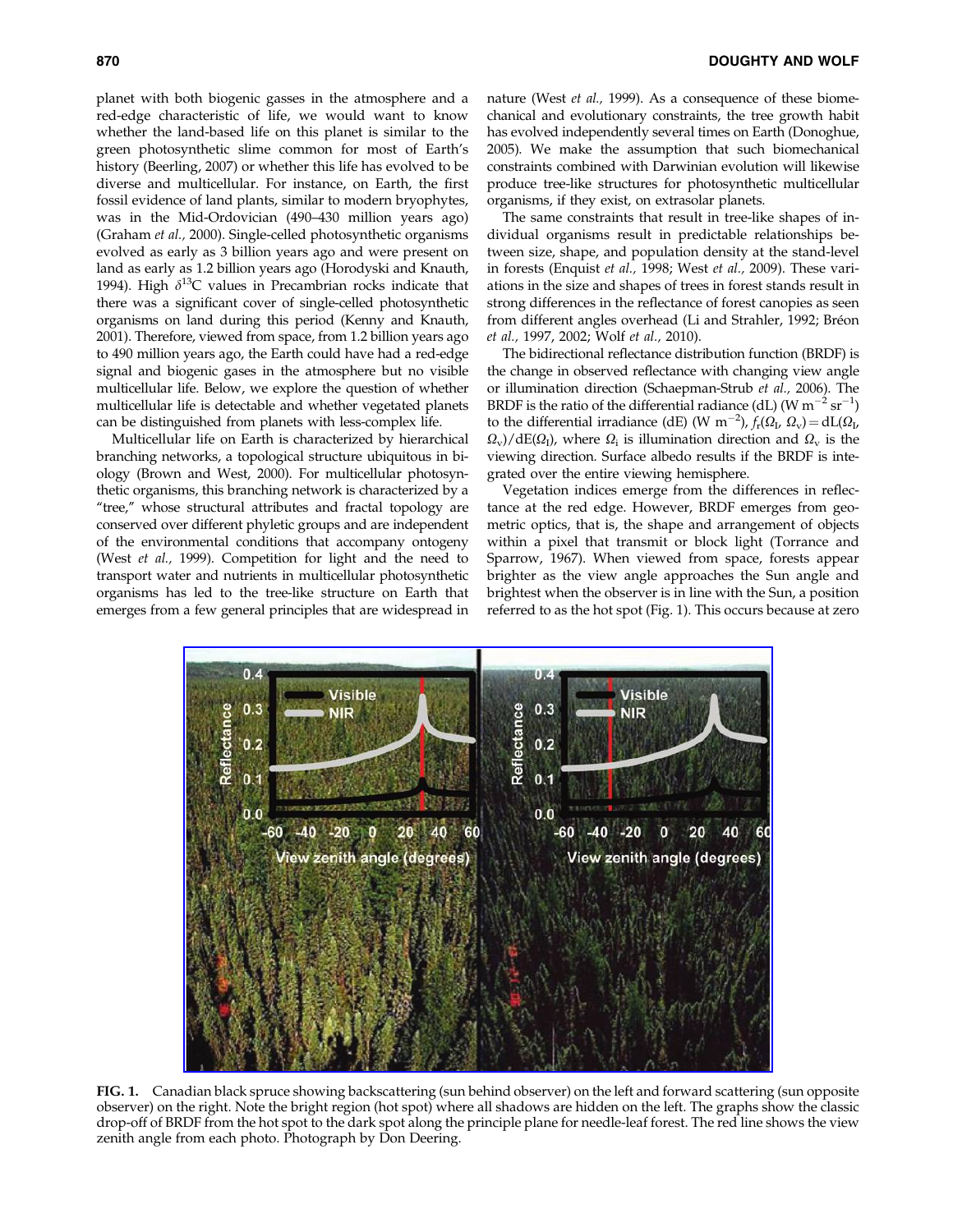## MULTICELLULAR LIFE ON EXTRASOLAR PLANETS **871 1999 IN EXECUTABLE 1999 IN EXAMPLE 2014**

phase angle, all shadows cast by objects are obscured (Hapke et al., 1996), and at higher phase angles more shadows become visible to the observer, which results in a darkening of the pixel's reflectance. The rate of change of the reflectance with phase angle, in both the zenith and azimuth directions, is closely linked to the size, shape, and number of trees in the scene; and there is a quantitative theory of the shape of the BRDF (Li and Strahler, 1992). Observations of the BRDF from space demonstrate that less-structured scenes, such as deserts and tundra, have a flatter BRDF as a function of view zenith angle, and more-structured scenes such as savanna and forest have a more peaked BRDF (Bréon et al., 1997; Bicheron and Leroy, 2000). In this study, we examine whether this technique could be used to detect the existence of tree-like structures on the surface of an extrasolar planet. As far as we are aware, this is the first study to examine the BRDF integrated over the entire planetary disk.

Spectral information from a Darwin- or TPF-type mission will be averaged over the entire disk, because the large distances to the planet prohibit greater spatial resolution, and averaged over a full rotation period, because spectral and temporal sampling will be limited by the relatively low brightness of the planet compared with its parent star. In this study, we developed a method to determine whether multicellular life, specifically canopy structure, could be detected on an Earth-like planet based on spectra that are averaged over the full disk for a full rotation period. We hypothesize that, as Earth approaches full illumination, an observer in line with the star and planet will observe an anomalous increase in albedo as shadows cast by vegetation are blocked by the vegetation (Fig. 2). Without vegetation there would be no anomalous increase in albedo as a planet approaches full illumination. We tested our theory by combining a welltested BRDF model with a global vegetation map and global cloud data and simulations to model Earth's albedo as viewed by a distant observer between phase angles of  $0.5^{\circ}$ and  $44^\circ$ .

#### 2. Methods

To calculate disk and rotationally averaged planetary reflectance on a vegetated and non vegetated planet, we first modeled the reflectance for each grid cell at different geometries and phase angles (the angle between the star, the observer, and the planet), using the following semi-empirical model (Maignan et al., 2004; Bacour and Bréon, 2005), based on data from the POLDER instrument (Bicheron and Leroy, 2000):

$$
R(\Omega_{\rm i},\Omega_{\rm v},\varnothing)=k_0+k_1F_1(\Omega_{\rm i},\Omega_{\rm v},\varnothing)+k_2F_2(\Omega_{\rm i},\Omega_{\rm v},\varnothing)
$$

This equation calculates reflectance  $(R)$  for each vegetation type based on its geometry [solar zenith  $(Q_i)$ , view zenith  $(\Omega_{\rm v})$ , and relative azimuth  $(\emptyset)$  angles] between phase angles of  $0.5^{\circ}$  and  $44^{\circ}$ . It combines a geometric kernel (F1), which models a flat Lambertian surface covered with randomly distributed spheroids with the same optical properties as soil (Lucht et al., 2000), with a volumetric kernel (F2), which models a theoretical turbid vegetation canopy with high leaf density (Maignan et al., 2004). The model fixes the hot spot half-width parameter to  $1.5^{\circ}$ , the mean observed value (Bréon et al., 2002). K ( $k_0$ ,  $k_1$ ,  $k_2$ ) are biome-dependant constants inverted from multi-angle reflectance data collected in the global POLDER satellite database (Bacour and Bréon, 2005). We calculated the reflectance for the visible (670 nm) and the near infrared (NIR) (865 nm) wavelengths. The choice of optimal wavelengths for this method is complicated and is explained in the discussion.

We calculated globally integrated planetary reflectance by combining a global vegetation map  $(2^{\circ}$  by  $2.5^{\circ}$  resolution at the equator) (Oleson and Bonan, 2000) with surface reflectance values calculated for four plant functional types per pixel. The plant functional types used in the model are as follows: evergreen needle leaf forest, evergreen broadleaf forest, deciduous needle leaf forest, deciduous broadleaf forest, mixed forests, closed shrublands, open shrublands, woody savannas, savannas, grasslands, and croplands. Plant functional types distinguish growth form and hence BRDF properties. BRDFs for Earth could also be generated by using the MODIS global BRDF database; however, our method enables manipulation of the land surface.

Abundant multicellular life is more likely to arise on planets with liquid water, an oxygen atmosphere, and active geology (Kasting and Catling, 2003); and these will erode most steep geological features such as asteroid craters or most very steep mountains ( $>45^{\circ}$  tilt). More than 99% of Earth's surface has a slope less than  $45^{\circ}$  (Hall et al., 2005). We removed observations made at high phase angles (45–90°) to



FIG. 2. A diagram of our proposed experimental design. The distant observer, a space telescope such as TPF, would observe the rate of change of albedo near the phase angles of 0.5° and 44°. Ø is the azimuth angle,  $\Omega_i$  is the solar zenith angle,  $\Omega_v$  is the view angle, and  $\Psi$  is the phase angle.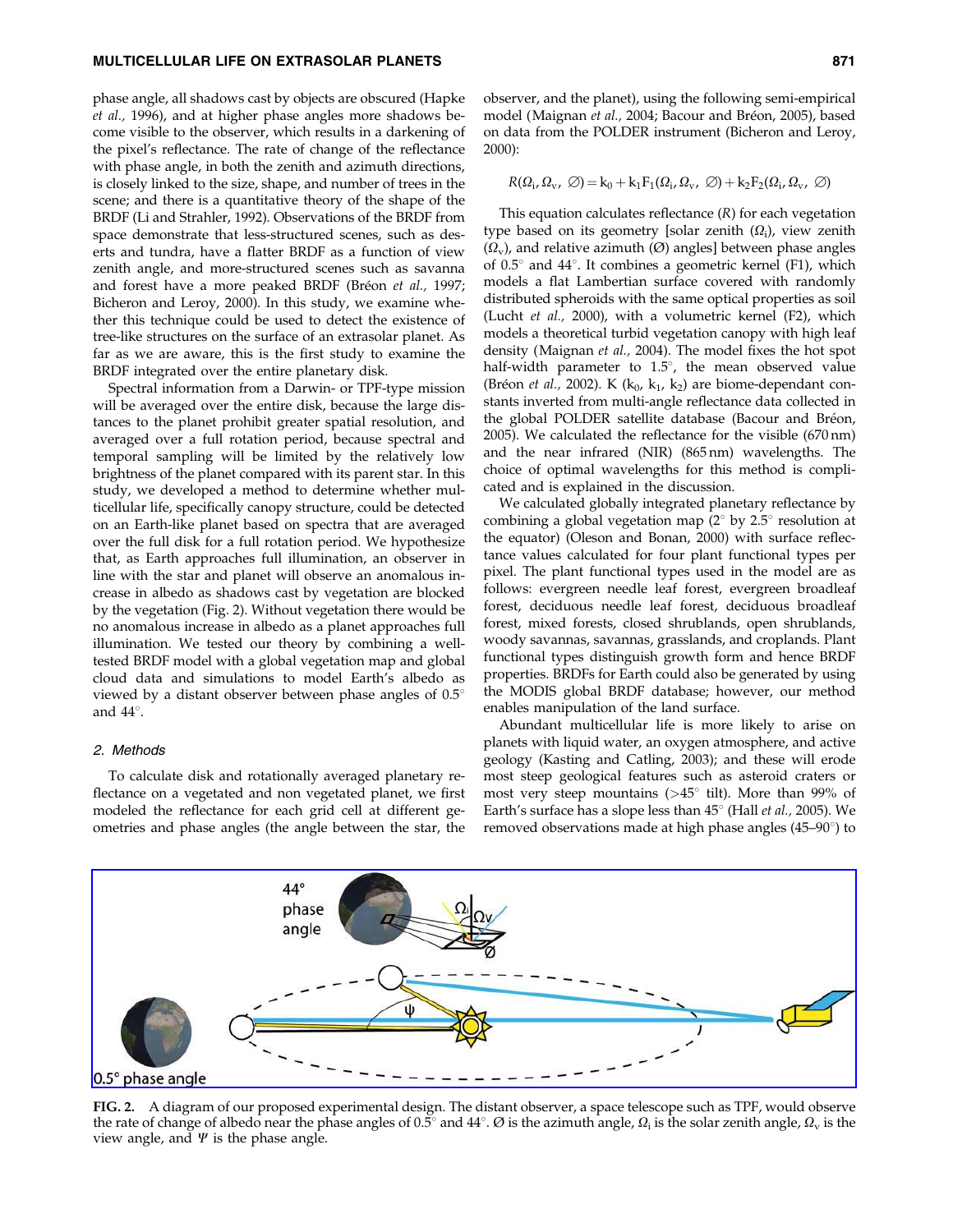ensure any confounding effect from steep terrain is small. We also did not analyze phase angles between  $45^{\circ}$  and  $90^{\circ}$  to avoid forward scattering effects from water and clouds. There are only minor BRDF effects between phase angles of  $\langle 45^\circ$  for oceans (Jin *et al.,* 2004), ice, and bare ground (Bicheron and Leroy, 2000). Sensitivity studies indicate that our results are still valid even if reflectance of oceans, ice, and bare ground increases by up to 0.06 at full illumination from backscattering BRDF effects.

We calculated planetary albedo as the integrated disk- and rotation-averaged emitted radiation over 144 simulations representing solar zenith  $0^{\circ}$  at the equator for each of the 144 longitudinal bands, each with separate view zenith, solar zenith, and azimuth angle for each pixel. In Fig. 3, we show view zenith, solar zenith, and azimuth angles for two such simulations, at  $0.5^{\circ}$  and  $44^{\circ}$  phase angles and their resulting reflectance. We assumed no tilt to the planet and further assumed that the observer is in an approximate plane with the planet's orbit and its star. This assumption will be valid for Earth-sized planets detected by the Kepler observatory because it detects planets by using slight changes in the star's brightness as a planet transits. The BRDF technique would require additional geometric calculations for planets that do not meet this assumption. By the cosine effect, pixels near the poles have proportionally less weighting. We used the following formula to calculate the area (A) of each grid cell on our maps:

$$
A = \int_{\varphi_1}^{\varphi_2} R\left(\int_{\lambda_1}^{\lambda_2} R^* \cos \varphi d\lambda\right) d\varphi = R^2(\lambda_2 - \lambda_1)(\sin \varphi_2 - \sin \varphi_1)
$$

where longitudes are represented by  $\lambda_1$  and  $\lambda_2$ , latitudes are represented by  $\varphi_1$  and  $\varphi_2$ , with  $0 \leq \lambda_1 \leq \lambda \leq \lambda_2 \leq 2\pi$  and  $-\pi/2 \leq \varphi_1 \leq \varphi \leq \varphi_2 \leq \pi/2$ . *R* is the Earth's radius, and  $\lambda_1$  and  $\lambda_2$  are expressed in radians.

Reflected photon flux density of a planet will increase from dichotomy to full illumination as reflected light from a larger portion of the planet reaches the observer. Photons reaching the observer are a function of planetary albedo and the portion of the planet illuminated at different phase angles. In this paper, we define albedo as reflected photons divided by top of atmosphere incident radiation at full illumination.

We simulated global cloud cover using the National Center for Atmospheric Research Community Atmosphere Model (CAM 3.0; http://www.ccsm.ucar.edu/models/ atm-cam) (Collins et al., 2006), coupled with the Community Land Model (CLM 3.0; http://www.cgd.ucar.edu/tss/clm) and a slab ocean model. The simulations were run for 60 years at a 20-minute time step and a resolution of  $2^{\circ}$  by



FIG. 3. (From left to right) Azimuth angle, solar zenith angle, view zenith angle used to calculate reflectance (right) at a phase angle of  $44^\circ$  (top) and 0.5° (bottom). The x axis is longitude, and the y axis is latitude. We averaged 144 such simulations together, one at each longitudinal band, to simulate accurate geometry as a planet rotates for each phase angle. At  $0.5^\circ$  phase angle, the planet is close to 50% illuminated; and at  $44^{\circ}$  phase angle, the planet is only  $\sim$  35% illuminated at any time, which is why the longitudinal bands are larger at  $0.5^{\circ}$  phase angle than at  $44^{\circ}$  phase angle.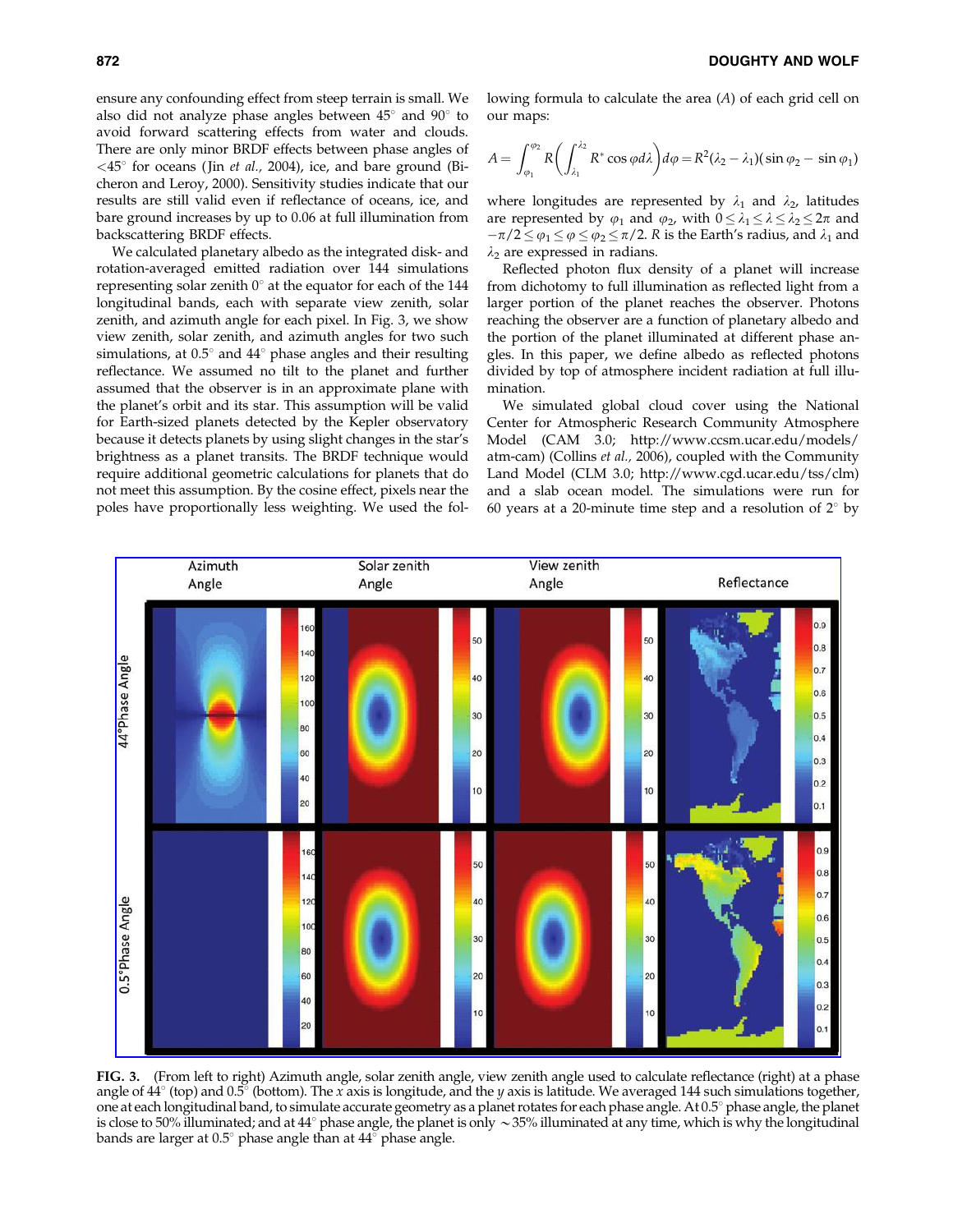# MULTICELLULAR LIFE ON EXTRASOLAR PLANETS **STARING A SEXUAL EXECUTIVE STARING STAR**

 $2.5^\circ$  at the equator. We simulated cloud cover for a vegetated Earth and a bare-ground Earth to see how vegetation can affect total planetary cloud cover. We combined simulated cloud height (low, medium, and high) and total percent cover with albedo values for low, medium, and high clouds (strato-cumulous, alto-stratus, and cirrus) at several planetary phase angles (Tinetti et al., 2006a). To calculate accurate monthly and annual cloud variability on Earth, we used 10 years (1986–1995) of an observational cloud data set, International Satellite Cloud Climatology.

Digitized data from Fig. 7 of Tinetti et al. (2006b) was used to obtain albedo for clouds (strato-cumulous, alto-stratus, and cirrus) at different planetary phase angles. Descriptions of the physics of this planetary model and further information on the data sets are available in papers by Tinetti et al. (2006a) and Tinetti et al. (2005). Albedo for each pixel was an area-weighted average of land surface albedo calculated by using our BRDF model multiplied by the percentage of the pixel not cloud covered and the albedo of low, medium, and high clouds based on height ratios and percentage cloud cover.

To test whether we could use this method to detect multicellular life under conditions of unknown planetary cloud cover, we varied the total planetary cloud cover between 50% and 70%. To understand how month-to-month changes in global cloud cover may impact albedo, we simulated albedo for each month separately at 50%, 60%, and 70% total planetary cloud cover. We then calculated the difference in the rate of change of albedo between phase angles  $0.5^{\circ}$  and  $3.5^{\circ}$  and phase angles  $44^{\circ}$  and  $47^{\circ}$  for all 36 simulations.

We tested our method based on two actual coronagraph designs (Guyon et al., 2006). The Achromatic Interferometric Coronagraph (Gay and Rabbia, 1996) has a 50% useful throughput (total amount of planet light, divided by the flux in planet light that is collected by the entrance aperture) at  $0.5 \lambda$  d<sup>-1</sup> (Guyon *et al.*, 2006), which is close to the theoretical detection limit.  $\lambda$  is the wavelength of light; d is diameter of the aperture (m). This gives the minimum separation that can be detected between the star and the planet in radians, or the smallest inner working angle. If stellar angular size is considered, the best current coronagraph is the Phase Induced Amplitude Apodization Coronagraph (Guyon et al., 2005), which can detect planets up to  $2 \lambda d^{-1}$ . We calculated how close to its star we could detect an exoplanet based on the two coronagraph designs, a 12 m lens, 400 and 800 nm wavelengths, an Earth-like planetary radius of 1 AU, and varied distance to the star.

# 3. Results

A cloud-free planet with Earth-like vegetation increases its disk and rotationally averaged integrated albedo from 0.09 in the NIR (865 nm) and 0.06 in the visible (670 nm) at  $44^{\circ}$ phase angle to 0.18 in the NIR and 0.11 in the visible at  $0.5^{\circ}$ phase angle. With no vegetation, albedo increases from 0.12 in the NIR and 0.08 in the visible at a phase angle of  $44^{\circ}$  to 0.15 in the NIR and 0.11 in the visible at  $0.5^{\circ}$  phase angle. With cloud cover, the vegetated planet's albedo increases from 0.17 in the NIR and 0.14 in the visible at  $44^{\circ}$  phase angle to 0.53 in the NIR and 0.38 in the visible at  $0.5^{\circ}$  phase angle (Fig. 4). Without vegetation, a cloudy planet's albedo increases from 0.18 in the NIR and 0.15 in the visible at  $44^{\circ}$ phase angle to 0.52 in the NIR and 0.38 in the visible at  $0.5^{\circ}$ phase angle. NIR albedo increases by 0.36 in the NIR and 0.24 in the visible between  $0.5^{\circ}$  and  $44^{\circ}$  on a vegetated planet with clouds and by 0.34 in the NIR and 0.23 in the visible on a non-vegetated planet with clouds, a difference of 0.02 and 0.01 (Table 1).

On Earth, clouds dominate planetary albedo, and large variations in cloud cover at different phase angles can cause an increase in brightness that mimics the BRDF effect of vegetation. Over a 10-year period, the yearly averaged International Satellite Cloud Climatology cloud cover averaged  $0.64 \pm 0.009$ . Planetary cloud cover can vary by  $\pm 0.011$  between the monthly maximum and the monthly minimum with a standard deviation of  $\langle 1\% (0.008)$  for all months. There were large regional differences between climate simulations for a vegetated planet and a non-vegetated planet, but month to month globally averaged planetary cloud cover only differed by 0.003 on average.



FIG. 4. Planetary albedo at different phase angles at 865 nm for planets with 50% (dashed line), 60% (dotted line), 70% (solid line) cloud cover for a vegetated (gray) and non-vegetated (black) planet.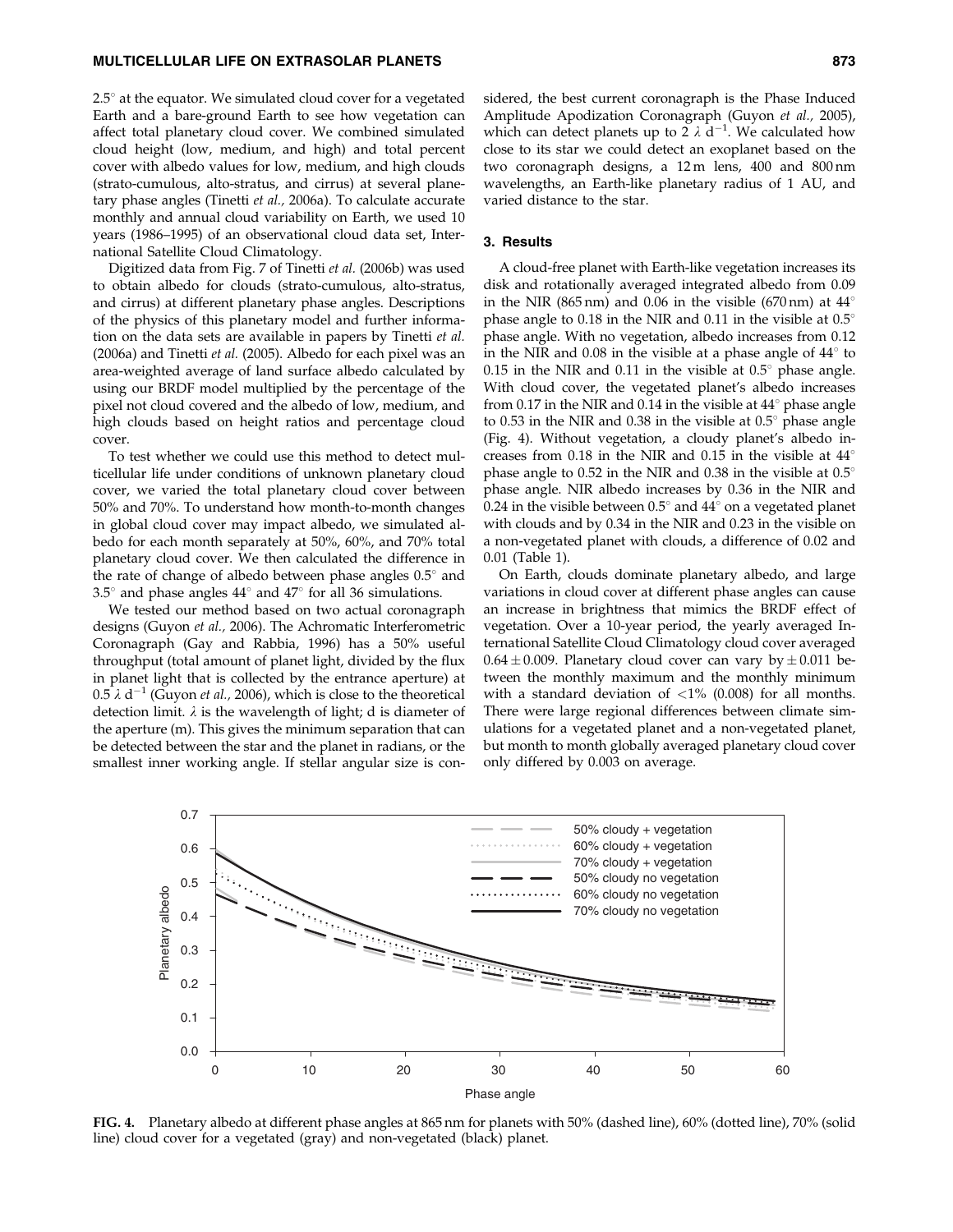TABLE 1. THE INCREASE IN ALBEDO BETWEEN PHASE ANGLES 0.5° AND 44° FOR A SIMULATED PLANET with No Vegetation, Vegetation, Cloud Cover, and No Cloud Cover

|                          | No vegetation | Vegetation | No vegetation $+$ clouds $\pm$ sd | Vegetation $+$ clouds $\pm$ sd |
|--------------------------|---------------|------------|-----------------------------------|--------------------------------|
| Change in visible albedo | 0.027         | 0.043      | $0.23 + 0.007$                    | $0.24 \pm 0.007$               |
| Change in NIR albedo     | 0.037         | 0.096      | $0.34 + 0.012$                    | $0.36 + 0.011$                 |

Cloud cover is the average planetary cloud cover for each of the 12 months  $(N = 12)$ . sd, standard deviation.

Increasing cloud cover from 50% to 70% can increase albedo by  $\sim$  0.12 at 0.5° but only  $\sim$  0.02 at 44° phase angle (Fig. 4). Therefore, a planet with multicellular life cannot be distinguished by subtracting the albedo at phase angle  $0.5^{\circ}$ from albedo at phase angle  $44^\circ$  because this value will vary depending on total percentage cloud cover, which may not be known with accuracy.

Although an obstacle, it is possible to solve this by exploiting the differing rate of change of planetary albedo because the rate of increase of albedo is much greater between  $0.5^{\circ}$  and  $3.5^{\circ}$  than between  $44^{\circ}$  and  $47^{\circ}$  on a vegetated planet than on a non-vegetated planet (Fig. 5). Because of this differing rate of change, over a wide range of cloud covers, we were able to distinguish a vegetated planet from a non-vegetated planet, using the second derivative with respect to phase angle of planetary albedo as a planet rotates around its star (Fig. 6). We estimate that the rate of increase in brightness between  $0.5^{\circ}$  and  $3.5^{\circ}$  and  $44^{\circ}$ and  $47^{\circ}$  can distinguish multicellular life if planetary cloud cover is resolved to  $\pm$  0.1 in the NIR and  $\pm$  0.05 in the visible wavelengths (Fig. 6).

We used two coronagraph designs (2 and 0.5  $\lambda$  d<sup>-1</sup>) at 400 nm (representing the visible spectrum) and 800 nm (representing the NIR spectrum) to estimate how close to its star a planet's albedo can be measured. We estimate that a coronagraph 2  $\lambda$  d<sup>-1</sup> can measure a planet up to 2 light-years away within  $1^\circ$  of its star (Fig. 7). A coronagraph capable of 0.5  $\lambda$  d<sup>-1</sup> can measure a planet within 0.5° of its star up to 8 light-years away. At 800 nm, a coronagraph 0.5  $\lambda$  d<sup>-1</sup> can measure a planet within  $0.5^{\circ}$  of its star up to 4 light-years away, and a 2  $\lambda$  d<sup>-1</sup> coronagraph could measure up to 1 light-year away.

Based on estimates of how close to its star a planet can be resolved and how well a planet with multicellular life can be distinguished under different levels of planetary cloud cover, we estimate the theoretical maximum distance this technique could potentially be used to detect multicellular life. Using the rate of increase in brightness between  $0.5^{\circ}$  and  $3.5^{\circ}$  and  $44^{\circ}$  and  $47^{\circ}$  in the NIR, multicellular life may be detected if planetary cloud cover is known within  $\pm 0.1$  (Fig. 6). A coronagraph 0.5  $\lambda$  d<sup>-1</sup> can detect an exoplanet within  $0.5^{\circ}$  of its star at 2 light-years (Fig. 7). Therefore, a 0.5  $\lambda$  d<sup>-1</sup> coronagraph at 800 nm wavelengths can potentially detect multicellular life only to 2 light-years if planetary cloud cover can be resolved to  $\pm$  0.1 accuracy (Fig. 8). The optimal wavelength is 800 nm unless cloud cover can be resolved to better than  $\pm$  0.03; then 400 nm is the optimal wavelength (Fig. 8). We assume that it will be difficult to resolve planetary cloud cover to better than  $\pm 0.02$  and do not show this section of the graph because on Earth month-to-month cloud cover can vary by  $\pm 0.01$ .

# 4. Discussion

A planet with multicellular life would have a peak in brightness as it approaches full illumination due to anisotropic effects that would not be present on a lifeless planet



FIG. 5. The difference in the rate of change of albedo at 865 nm between phase angles  $0.5^{\circ}$  and  $3.5^{\circ}$  and  $44^{\circ}$  and  $47^{\circ}$ for a vegetated planet with no clouds (top), a cloudy planet with no vegetation (middle), and a cloudy planet with vegetation (bottom).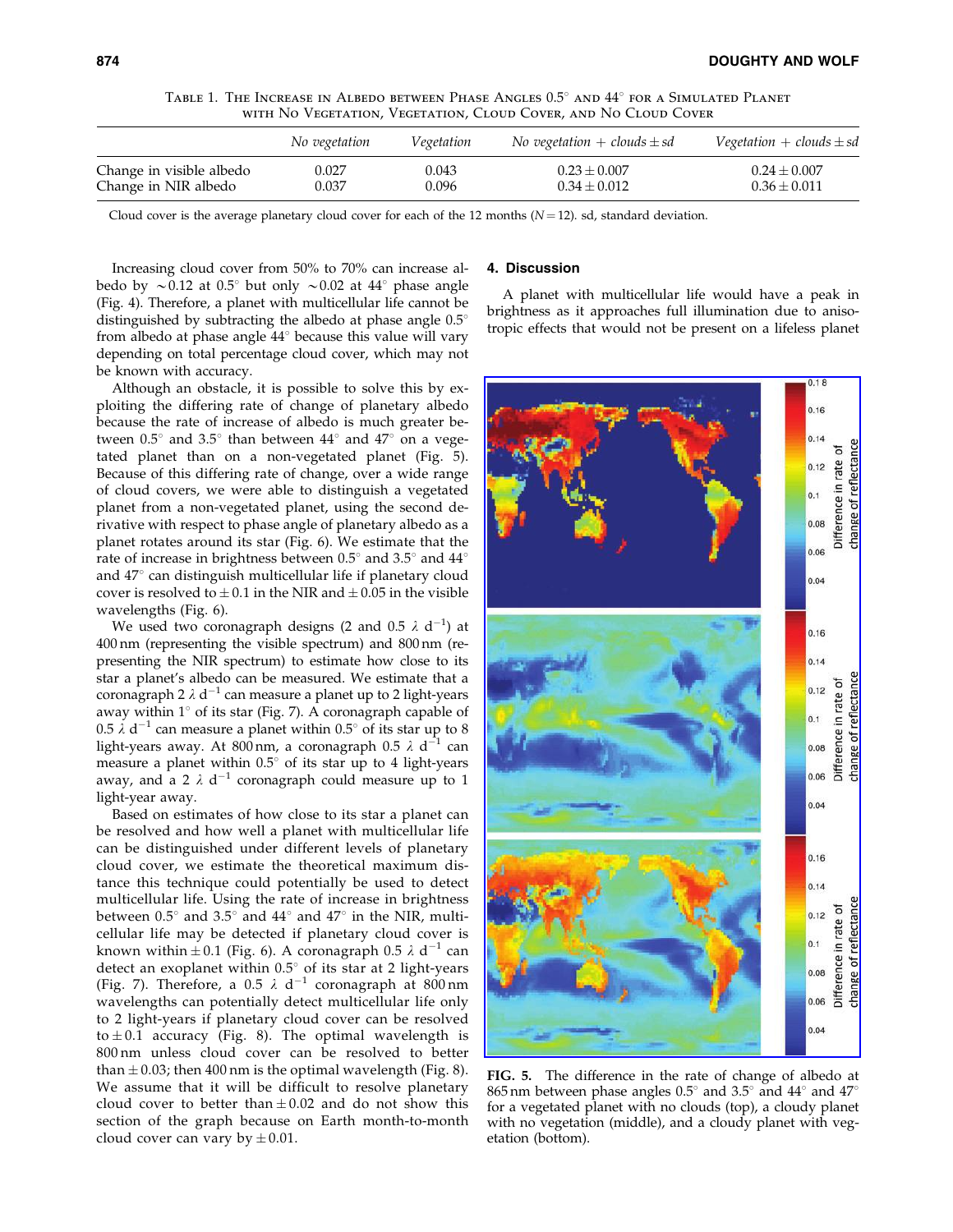



with abundant water or a planet covered with microbial life. Assuming that most physical processes that affect cloud formation on extrasolar planets habitable to multicellular life are similar to those on Earth, variations in cloud cover or height should not change enough between dichotomy and full illumination to mimic a vegetation hot spot. However, we cannot just subtract the albedo at phase angle  $0.5^{\circ}$  from albedo at phase angle  $44^{\circ}$  to determine whether there is vegetated life on a planet because this number will vary depending on total percentage cloud cover. If the rotation period can be determined with accuracy on an exoplanet, deviations from a periodic signal can be used to infer the



FIG. 7. The minimum distance an exoplanet can be resolved from its star (degrees) using two potential coronagraph designs, 2  $\lambda$  d<sup>-1</sup> (dashed lines) and 0.5  $\lambda$  d<sup>-1</sup> (solid lines), and two wavelengths, 400 nm (gray) and 800 nm (black), assuming an Earth-like orbit (1 AU).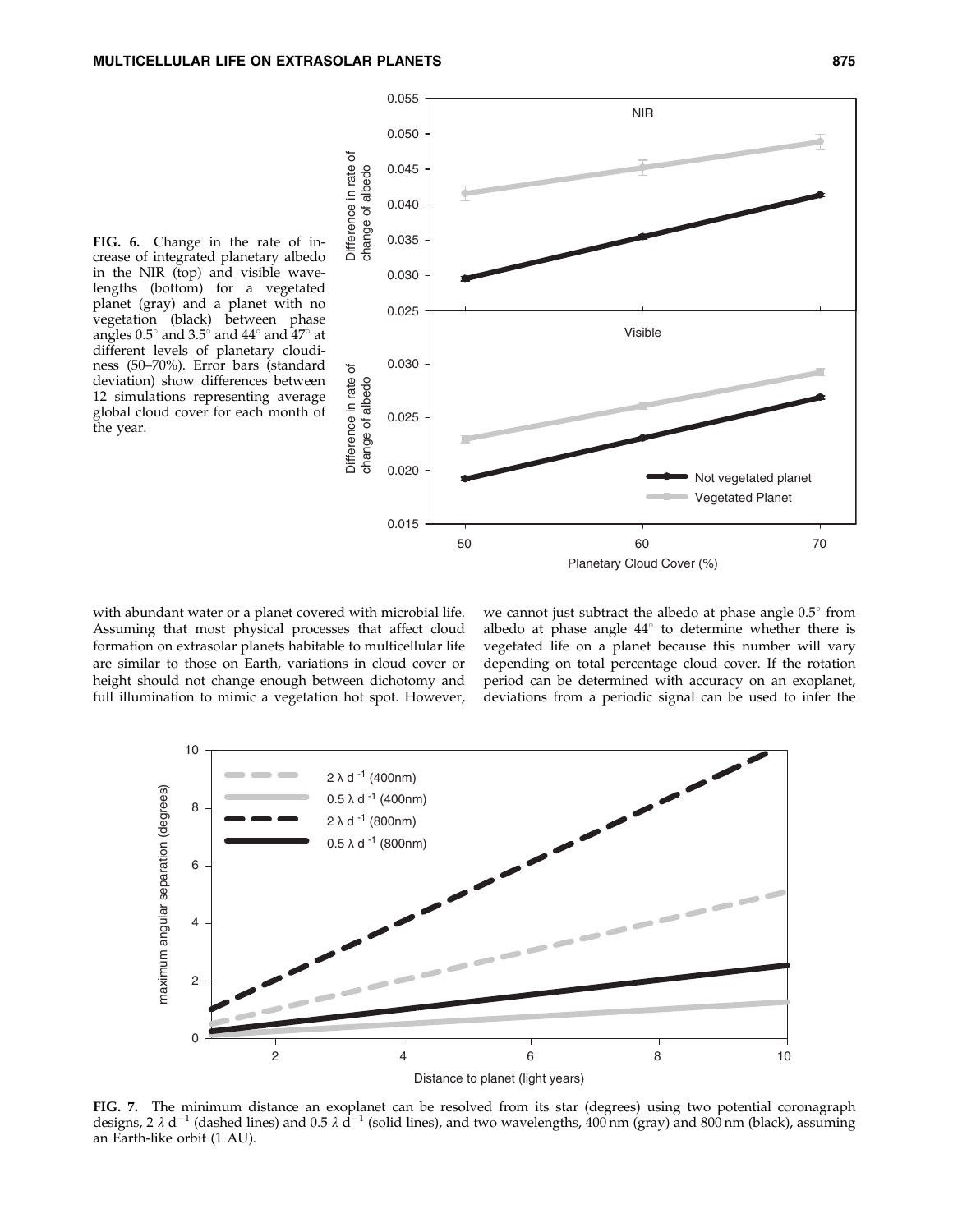

FIG. 8. The maximum distance (lightyears) to exoplanet this method could potentially resolve multicellular life using different coronagraph designs,  $0.5 \lambda$  $d^{-1}$  (top) and 2  $\lambda$   $d^{-1}$  (bottom), and different wavelengths, visible (black) and NIR (gray). Cloud cover accuracy refers to what resolution planetary cloud cover needs to be resolved  $(\pm)$  to distinguish a planet with multicellular life from one without multicellular life.

presence of relatively short-lived structures such as clouds (Palle et al., 2008).

Even if cloud cover cannot be determined with accuracy, we can exploit the differing rate of change of planetary albedo between vegetated and non-vegetated planets. This capitalizes on the fact that clouds and trees increase in brightness at distinctly different rates as a planet approaches full illumination: clouds exhibit forward scattering (Mishchenko et al., 1996; Gatebe et al., 2003), while trees exhibit backscattering (Bicheron and Leroy, 2000). This means that trees will increase in brightness as a planet approaches full illumination, as the shadows are hidden; but clouds will increase much less.

According to our simulations, we can detect multicellular life on an Earth-like planet by using the  $2<sup>nd</sup>$  derivative of planetary albedo with respect to phase angle between phase angles  $0.5^{\circ}$  and  $3.5^{\circ}$  and  $44^{\circ}$  and  $47^{\circ}$ . Planetary cloud cover can vary  $by \pm 0.01$  between the monthly maximum and the monthly minimum. However, this month-to-month change in cloud cover has only minor effects on the  $2<sup>nd</sup>$  derivative with respect to phase angle of brightness as shown by the small error bars in Fig. 6. This additional constraining observation of BRDF may be sufficient to discriminate multicellular life from single-celluled life on extrasolar planets. In addition, using the rate of change of albedo will eliminate the need to estimate ground albedo accurately, which is not likely to be known with accuracy.

A dry lifeless planet similar to the Moon exhibits a strong hot spot due to shadows from craters and very dry fine soils that cause coherent backscatter. Coherent backscatter can occur on very dry soils where particles have a diameter that is similar to the wavelength of the photon used to view them. This hot spot occurs because portions of wave fronts that are multiply scattered within a non-uniform, wavelength-sized medium combine after following the same path, but in opposite directions (Hapke et al., 1993). In this study, we assumed that there would be no coherent backscatter on wet planets capable of sustaining multicellular life when the planets are viewed with wavelengths of 800 nm or less. On Earth, dry areas, such as deserts, generally have particle sizes of 0.05 to 2 mm (Tarbuck et al., 2008), which are too big to exhibit coherent backscatter at 800 nm wavelengths. Desert areas can also exhibit hot spot features through geometric shadow processes, but the amplitude of the change in reflectance between the hot spot and dark spot is small, as exemplified by the BRDF of a barren region of Libya (Bicheron and Leroy, 2000). Wet areas would not exhibit coherent backscatter because extremely dry conditions (such as those present on the Moon) are necessary (Hapke et al., 1996).

Mountains, asteroid craters, or other shadow-casting geological features can potentially confound the attribution of BRDF to multicellular life. However, most geological features such as asteroid craters or steep mountains  $($ >45 $^{\circ}$ slope) will be eroded by abundant liquid water, an oxygen atmosphere, and an active geology, all of which are likely to be present on any planet capble of sustaining multicellular life (Kasting and Catling, 2003). A lifeless planet with a similar climate to Earth will be topologically very similar to Earth, although most sediment will be less weathered (Dietrich and Perron, 2006). Therefore, we can assume that, in terms of slope, Earth is typical of wet terrestrial planets with  $\langle 1\%$  of the surface with a slope greater than  $45^{\circ}$  (Hall et al., 2005). We removed observations made at phase angles larger than  $45^\circ$  to ensure that any confounding effects of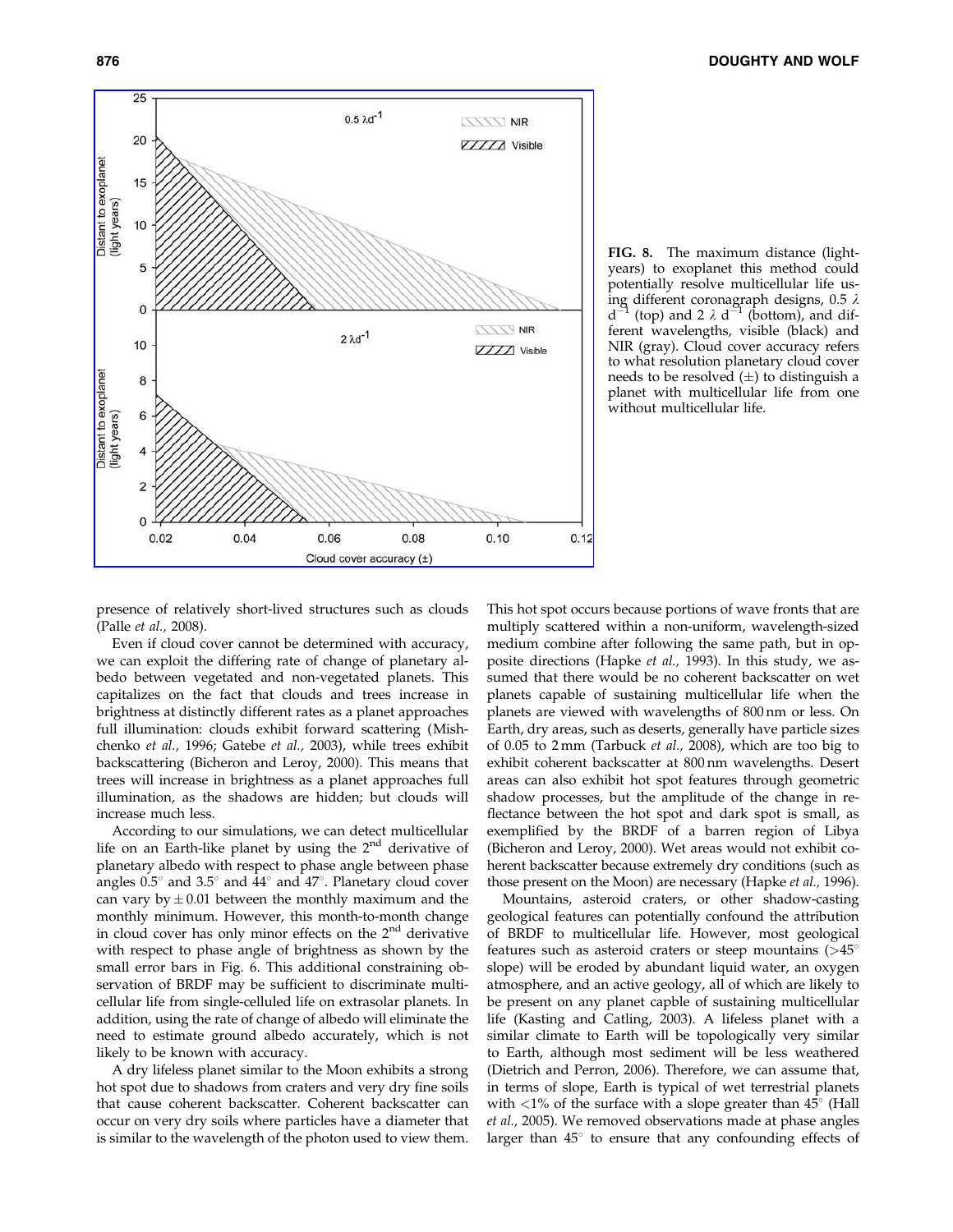# MULTICELLULAR LIFE ON EXTRASOLAR PLANETS AND RESERVE THE STRAINING STRAINING STRAINING STRAINING STR

steep terrain are small. On other planets, as on Earth, there may be unique topological features, like the hoodoo formations in Bryce Canyon or the limestone formations in Guilin, China, that exhibit backscattering anisotropic effects. However, hoodoo structures will likely be uncommon (<1% for the surface), as they need a rare combination of basalt and tuff to form and will eventually succumb to erosion. Limestone is of mainly marine biogeochemical origin, from shells and corals (Tarbuck et al., 2008), and is likely to be less abundant on a lifeless planet.

The ocean and clouds dominate the albedo of Earth and will play an important role in determining the albedo of any exoplanet with abundant liquid water. The ocean and clouds forward scatter light, while trees backscatter light. Most of the change in reflectance from anistopic effects for clouds (Mishchenko et al., 1996) and the ocean (Jin et al., 2004) is from phase angles  $>45^{\circ}$ . By removing phase angles  $>45^{\circ}$ , we can also remove confounding anistropic effects of clouds and oceans. Typical ocean glint is 0.2 in the specular direction (Bréon and Henriot, 2006). However, reflectance in the specular direction will only rarely replicate the effect of a vegetation hot spot and, therefore, will not impact our results.

Is this method as useful for detecting life on exoplanets as using the red edge? The change in reflectance between the hot spot and the dark spot of a forest can be as large as the change in reflectance between the visible and NIR of a forest. For instance, the reflectance of a tropical broadleaf evergreen forest can increase by 0.3 between the hot spot and the dark spot (Bicheron and Leroy, 2000). This is similar to the increase in surface reflectance of a forest from 0.03 at 400 nm to 0.27 at 800 nm (Tinetti et al., 2006a). Previous simulations have shown the difficulty of resolving the red edge if an exoplanet is resolved to a single pixel (Tinetti et al., 2006b). Our simulations suggest that, by using advanced coronagraph designs and accurately resolving planetary cloud cover, a BRDF signal of life could be as large as a red-edge signal for nearby stellar systems.

To determine the optimal wavelength for this technique, it is first necessary to know how well cloud cover on an exoplanet can be resolved (Palle et al., 2008). We determine that, if planetary cloud cover can be resolved to better  $\sim \pm 0.03$ , then 400 nm wavelength is optimal; otherwise, 800 nm wavelength is optimal (Fig. 8). In theory, a broadband albedo would work as well as a narrowband albedo. It has been hypothesized that planets with dimmer stars may have a red edge at higher wavelengths (Wolstencroft and Raven, 2002). In such a case, additional calculations will be necessary to determine optimal wavelengths.

How well this method could work is dependent on coronagraph design (Guyon et al., 2006) and how well cloud cover can be resolved (Palle et al., 2008) (Fig. 8). There are  $\sim$  50 stellar systems within 5 parsecs of Earth. If cloud cover on exoplanets can be resolved to better than  $\pm$  0.03, then we estimate that this method may be effective on some of these stellar systems with currently possible coronagraph designs  $(2 \lambda d^{-1})$  and on all of these stellar systems if future coronagraphs can be designed to resolve exoplanets to within  $0.5$   $\lambda$   $d^{-1}$  of their star (Table 2). Recently, an exoplanet 129 light-years away was resolved at 2  $\lambda$  d<sup>-1</sup> with a small (1.5 m) ground-based telescope (Serabyn et al., 2010). This demonstrates the potential of this method to be used with ground-based telescopes capable of much larger lens

Table 2. The Distance to an Exoplanet That Multicellular Life May Be Detected, Assuming a 12-Meter Diameter Aperture Telescope and the Optimal Wavelength (400 or 800nm) Based on Cloud Resolution

ACCURACY  $(\pm)$  and Coronagraph Design

|                      | $+0.1$        | $\pm 0.05$     | $\pm 0.03$     |
|----------------------|---------------|----------------|----------------|
| $2 \lambda d^{-1}$   | 1 light-year  | 4 light-years  | 6 light-years  |
| $0.5 \lambda d^{-1}$ | 3 light-years | 14 light-years | 18 light-years |

diameters that could further expand the range of this technique.

We can envision a process where a terrestrial exoplanet's size, density, cloud cover, distance to star, and the star's irradiance are measured or estimated. Based on these data, a model can be developed with which to estimate how albedo would change between  $0^{\circ}$  and  $45^{\circ}$  phase angles, assuming a relatively smooth, eroded, planetary surface. These simulations can be compared to the actual rate of change of brightness observed. If the rate of change of brightness between  $0.5^{\circ}$  and  $3^{\circ}$  and  $44^{\circ}$  and  $47^{\circ}$  is greater than the modeled estimate, then this is evidence for multicellular life on the planet. False positives caused by instrument error or intermittent events such as volcanic activity or changing cloud cover could be determined by observing the planet during continuous rotation cycles. Multicellular life would continuously demonstrate the BRDF signal, while other causes would demonstrate it only intermittently.

#### 5. Conclusions

We can articulate four archetypal scenarios of planetary life: a dry lifeless planet, a lifeless planet with abundant liquid water, a planet with abundant liquid water and microbial life, and a planet with abundant liquid water and multicellular life (Table 3). Ideally, a set of observational constraints can be made that can distinguish these characteristics for a candidate planet. A dry lifeless planet will likely exhibit a hot spot due to abundant craters and wavelength-sized dust (Hapke et al., 1993), but it will not exhibit signs of clouds or atmospheric water vapor. A lifeless planet with abundant liquid water will likely not exhibit a hot spot but will exhibit signs of clouds and atmospheric water. A planet with abundant liquid water and single-celled life will exhibit clouds, water, potentially a red-edge signal, but no BRDF effect (Tinetti et al., 2006b). A planet with abundant liquid water and abundant multicellular life will exhibit signs of clouds, water, red edge, and a BRDF effect. If anisotropic effects are taken into account, tree-like multicellular life may be distinguished from single-celluled life on an exoplanet.

Table 3. Four Scenarios of Planets with Distinct Spectra for Indicators of Life

|                                                                                                                                             | <b>BRDF</b> effect     | Habitable<br>Red edge |
|---------------------------------------------------------------------------------------------------------------------------------------------|------------------------|-----------------------|
| Dry lifeless<br>No<br>No<br>Lifeless $+$ water<br>Yes<br>No<br>$Microbial + water$<br>Maybe<br>Yes<br>Yes<br>Multicellular $+$ water<br>Yes | Yes<br>No<br>No<br>Yes |                       |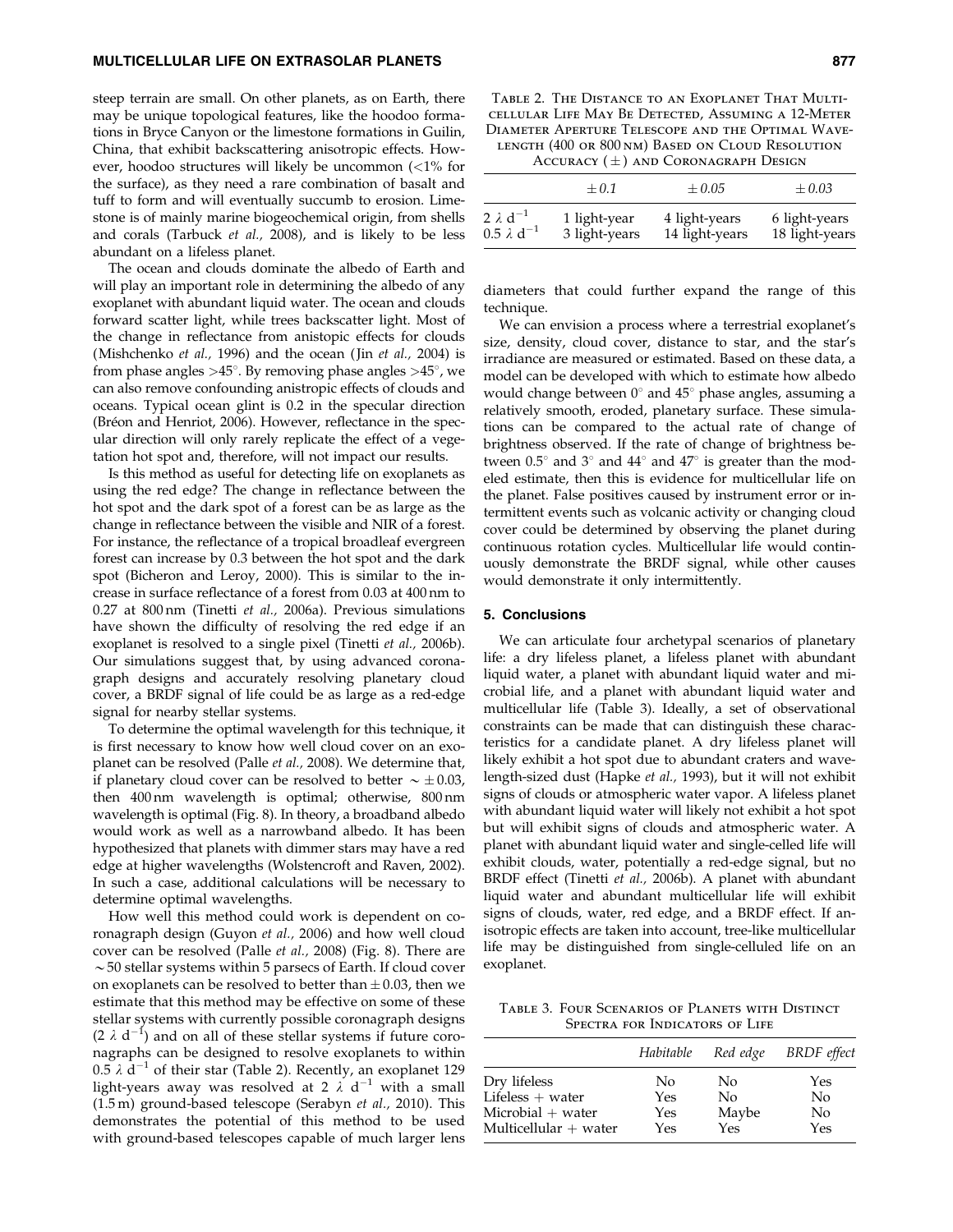#### Acknowledgments

This work was funded by a Carnegie postdoctoral fellowship (C.E.D.) and a NASA ESS fellowship (A.W.). We thank Chris Field, Joe Berry, Bill Anderegg, and Greg Asner for useful comments about the study and Olivier Guyon for advice on coronagraph design.

# Abbreviations

BRDF, bidirectional reflectance distribution function; NIR, near infrared; TPF, Terrestrial Planet Finder.

### References

- Bacour, C. and Bréon, F.M. (2005) Variability of biome reflectance directional signatures as seen by POLDER. Remote Sensing of Environment 98:80–95.
- Beerling, D. (2007) The Emerald Planet: How Plants Changed Earth's History, Oxford University Press, New York.
- Bicheron, P. and Leroy, M. (2000) Bidirectional reflectance distribution function signatures of major biomes observed from space. *J Geophys Res* 105:26669-26681.
- Bréon, F.M. and Henriot, N. (2006) Spaceborne observations of ocean glint reflectance and modeling of wave slope distributions. J Geophys Res 111, doi:10.1029/2005JC003343.
- Bréon, F.M., Vanderbilt, V., Leroy, M., Bicheron, P., Walthall, C.L., and Kalshoven, J.E. (1997) Evidence of hot spot directional signature from airborne POLDER measurements. IEEE Trans Geosci Remote Sens 35:479–484.
- Bréon, F.M., Maignan, F., Leroy, M., and Grant, I. (2002) Analysis of hot spot directional signatures measured from space. J Geophys Res 107, doi:10.1029/2001JD001094.
- Brown, J.H. and West, G.B., editors. (2000) Scaling in Biology, Oxford University Press, New York.
- Cockell, C.S., Léger, A., Fridlund, M., Herbst, T.M., Kaltenegger, L., Absil, O., Beichman, C., Benz, W., Blanc, M., Brack, A., Chelli, A., Colangeli, L., Cottin, H., Coude´ du Foresto, F., Danchi, W.C., Defrère, D., den Herder, J.-W., Eiroa, C., Greaves, J., Henning, T., Johnston, K.J., Jones, H., Labadie, L., Lammer, H., Launhardt, R., Lawson, P., Lay, O.P., LeDuigou, J.-M., Liseau, R., Malbet, F., Martin, S.R., Mawet, D., Mourard, D., Moutou, C., Mugnier, L.M., Ollivier, M., Paresce, F., Quirrenbach, A., Rabbia, Y.D., Raven, J.A., Rottgering, H.J.A., Rouan, D., Santos, N.C., Selsis, F., Serabyn, E., Shibai, H., Tamura, M., Thiébaut, E., Westall, F., and White G.J. (2009) Darwin—a mission to detect and search for life on extrasolar planets. Astrobiology 9:1–22.
- Collins, W.D., Rash, P., Boville, B.A., Hack, J.J., McCaa, J.R., Williamson, D.L., and Briegleb, B.P. (2006) The formulation and atmospheric simulation of the Community Atmosphere Model version 3 (CAM3). *J Clim* 19:2144-2161.
- Des Marais, D.J., Harwit, M.O., Jucks, K.W., Kasting, J.F., Douglas, N.C., Lunine, J.I., Schneider, J., Seager, S., Traub, W.A., and Woolf, N.J. (2002) Remote sensing of planetary properties and biosignatures on extrasolar terrestrial planets. Astrobiology 2:153–181.
- Dietrich, W.E. and Perron, J.T. (2006) The search for a topographic signature of life. Nature 439:411–418.
- Donoghue, M.J. (2005) Key innovations, convergence, and success: macroevolutionary lessons from plant phylogeny. Paleobiology 31:77-93.
- Enquist, B.J., Brown, J.H., and West, G.B. (1998) Allometric scaling of plant energetics and population density. Nature 395:163–165.
- Ford, E.B., Seager, S., and Turner, E.L. (2001) Characterization of extrasolar terrestrial planets from diurnal photometric variability. Nature 412:885–887.
- Gatebe, C.K., King, M.D., Platnick, S., Arnold, G.T., Vermote, E.F., and Schmid, B. (2003) Airborne spectral measurements of surface-atmosphere anisotropy for several surfaces and ecosystems over southern Africa. J Geophys Res 108, doi:10.1029/ 2002JD002397.
- Gay, J. and Rabbia, Y. (1996) An interferometric method for coronography. Comptes Rendus De L Academie Des Sciences Serie II Fascicule B-Mecanique Physique Chimie Astronomie 322:265–271.
- Graham, L.E., Cook, M.E., and Busse, J.S. (2000) The origin of plants: body plan changes contributing to a major evolutionary radiation. Proc Natl Acad Sci USA 97:4535-4540.
- Guyon, O., Pluzhnik, E.A., Galicher, R., Martinache, F., Ridgway, S.T., and Woodruff, R.A. (2005) Exoplanet imaging with a phase-induced amplitude apodization coronagraph. I. Principle. Astrophys J 622:744-758.
- Guyon, O., Pluzhnik, E.A., Kuchner, M.J., Collins, B., and Ridgway, S.T. (2006) Theoretical limits on extrasolar terrestrial planet detection with coronagraphs. Astrophys J Suppl Ser 167:81–99.
- Hall, O., Falorni, G., and Bras, R.L. (2005) Characterization and quantification of data voids in the shuttle radar iopography mission data. IEEE Geoscience and Remote Sensing Letters 2:177– 181.
- Hapke, B., DiMucci, D., Nelson, R., and Smythe, W. (1996) The cause of the hot spot in vegetation canopies and soils: shadowhiding versus coherent backscatter. Remote Sensing of Environment 58:63–68.
- Hapke, B.W., Nelson, R.M., and Smythe, W.D. (1993) The opposition effect of the Moon—the contribution of coherent backscatter. Science 260:509–511.
- Horodyski, R.J. and Knauth, L.P. (1994) Life on land in the Precambrian. Science 263:494-498.
- Jin, Z.H., Charlock, T.P., Smith, W.L., and Rutledge, K. (2004) A parameterization of ocean surface albedo. Geophys Res Lett 31, doi:10.1029/2004GL021180.
- Kasting, J.F. and Catling, D. (2003) Evolution of a habitable planet. Annu Rev Astron Astrophys 41:429–463.
- Kenny, R. and Knauth, L.P. (2001) Stable isotope variations in the Neoproterozoic Beck Spring Dolomite and Mesoproterozoic Mescal Limestone paleokarst: implications for life on land in the Precambrian. Geol Soc Am Bull 113:650-658.
- Kiang, N.Y, Segura, A., Tinetti, G., Blankenship, R.E., Cohen, R., Siefert, J., Crisp, D., and Meadows, V.S. (2007a) Spectral signatures of photosynthesis. II. Coevolution with other stars and the atmosphere on extrasolar worlds. **Astrobiology** 7:252-274.
- Kiang, N.Y., Segura, A., Tinetti, G., Blankenship, R.E., Cohen, R., Siefert, J., Crisp, D., and Meadows, V.S. (2007b) Spectral signatures of photosynthesis: coevolution with other stars and the atmosphere on extrasolar worlds. Astrobiology 7:486–487.
- Lawson, P.R., Lay, O.L., Johnston, K.J., and Beichman, C.A. (2007) Terrestrial Planet Finder Interferometer Science Working Group report. JPL Publication 07-1, Jet Propulsion Laboratory, California Institute of Technology, Pasadena, CA.
- Li, X.W. and Strahler, A.H. (1992) Geometric-optical bidirectional reflectance modeling of the discrete crown vegetation canopy—effect of crown shape and mutual shadowing. IEEE Trans Geosci Remote Sens 30:276–292.
- Lucht, W., Schaaf, C.B., and Strahler, A.H. (2000) An algorithm for the retrieval of albedo from space using semiempirical BRDF models. IEEE Trans Geosci Remote Sens 38:977–998.